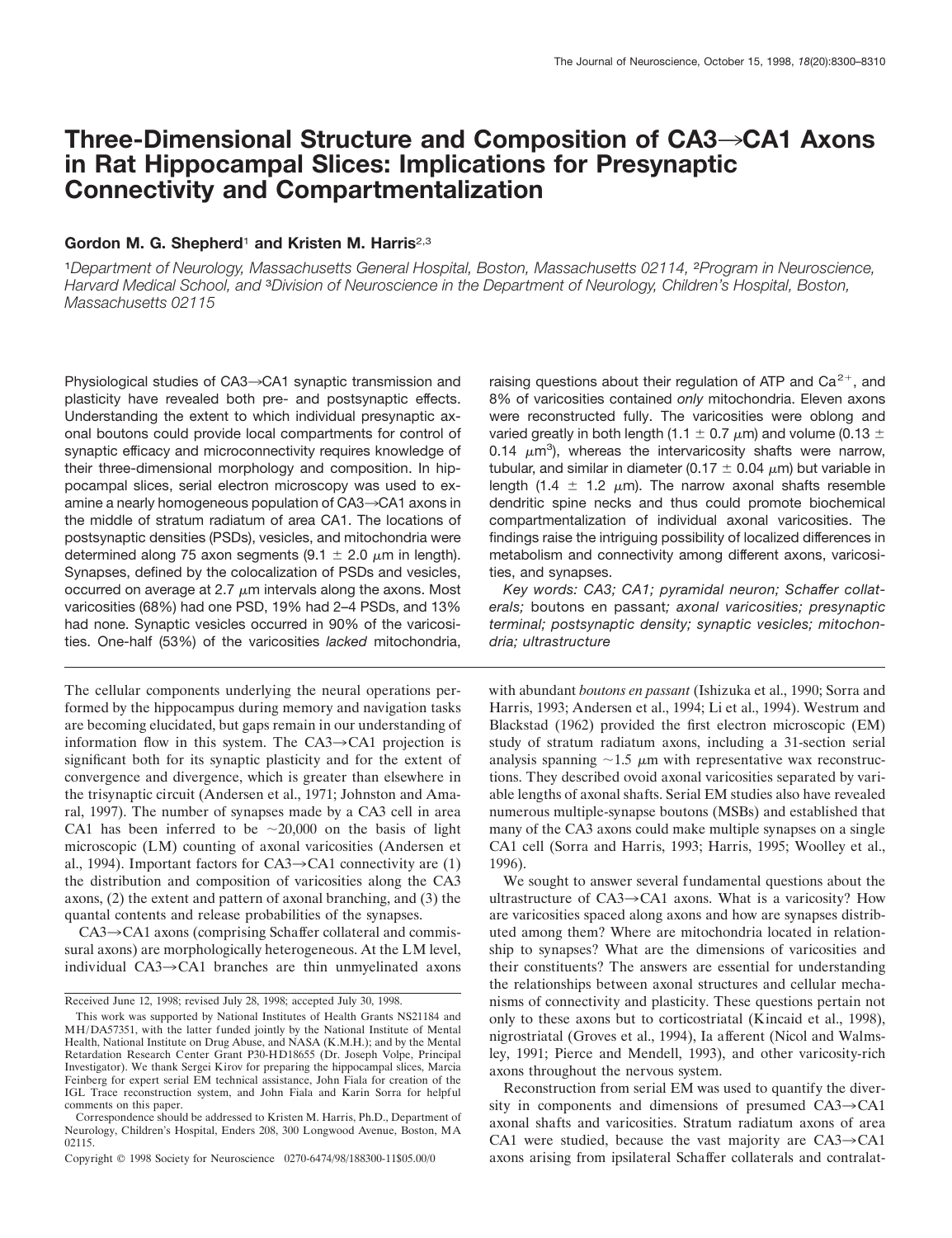eral commissural axons (for review, see Johnston and Amaral, 1997). CA3 $\rightarrow$ CA1 axons were identified by the presence of round clear vesicles at asymmetric synapses and were distinguished readily from axons of interneurons, which have flattened pleomorphic vesicles at symmetric synapses (Harris and Landis, 1986). Our strategy was to analyze first a large group of  $CA3 \rightarrow CA1$  axons by inspection via serial EM and then a representative subset by detailed three-dimensional reconstruction. The findings raise the intriguing possibility of substantial differences in metabolism and connectivity among different varicosities along a single axon and among neighboring  $CA3 \rightarrow CA1$  axons.

# **MATERIALS AND METHODS**

*Hippocampal slices.* Slices were prepared by standard procedures (Harris and Teyler, 1984; Jackson et al., 1993; Sorra and Harris, 1998). Two adult male Long–Evans hooded rats (65- and 66-d-old, 334 and 355 gm, respectively) were anesthetized deeply with pentobarbital (80 mg/kg) and decapitated. The brains were removed, and the hippocampi were dissected free. Four to six transverse  $400 \mu m$  slices were cut from the middle third of the hippocampi with a tissue chopper (Stoelting, Wood Dale, IL) into ice-cold physiological saline containing (in mm) 117 NaCl, 5.3 KCl, 26 NaHCO<sub>3</sub>, 1 NaH<sub>2</sub>PO<sub>4</sub>, 2.5 CaCl<sub>2</sub>, 1.3 MgSO<sub>4</sub>, and 10 glucose, equilibrated with 95%  $O_2/\sqrt{5}$ %  $CO_2$ , pH 7.4. Slices were transferred to a slice chamber (Stoelting) and placed onto nets over wells with physiological saline at the interface of humidified 95%  $O_2/5\%$  CO<sub>2</sub> at 32°C (Fig. 1*A*).

Physiological recordings were done to assure slice viability (Harris and Teyler, 1984; Jackson et al., 1993; Sorra and Harris, 1998). Two concentric bipolar stimulating electrodes were positioned  $600-800 \mu m$  apart in the middle of stratum radiatum on either side of a single extracellular recording electrode. Slices were judged healthy if the stimulus–response curves were sigmoidal and the half-maximal responses remained stable for at least 1 hr before fixation.

*Serial electron microscopy.* After 1 hr of stable recording of field EPSPs, the slice was fixed rapidly in 6% glutaraldehyde and 4% paraformaldehyde in 100 mm cacodylate buffer for 8 sec under microwave irradiation (Jensen and Harris, 1989), stored overnight in the fixative, and then rinsed in buffer. Each slice was trimmed manually under a dissecting microscope to leave a block of tissue containing area CA1, with the apical dendrites of the pyramidal cells perpendicularly cut in the middle third of stratum radiatum (Fig. 1*B*). Slices were bathed with 1% osmium and 1.5% potassium ferrocyanide in 100 mm cacodylate buffer, cooled in an ice bath to <15°C, and microwaved (Pelco 3450 Laboratory Microwave Processor, Ted Pella, Redding, CA) for 2.5 min at 37°C. After several buffer rinses, they were bathed with 1% osmium in 100 mm cacodylate buffer, cooled, and microwaved for 2.5 min at 37°C. Slices were rinsed four to five times in buffer and twice in water; then they were stained *en bloc* with 1% aqueous uranyl acetate while being cooled on ice and were microwaved for 2.5 min at 37°C. Two brief water rinses ensued. Samples were dehydrated in an acetone series (50, 70, 90, and 100%) for 40 sec each in the microwave at 37°C. Infiltration began with acetone and 1:1 Epon/Spurr's resins for 1 hr on a rotator at 37°C, followed by 2:1 acetone/Epon/Spurr's resins overnight. After replacement with fresh 100% resin for several hours, the samples were embedded in coffin molds, with the dendrites orthogonal to the cutting plane. Samples were cured for 48 hr at  $60^{\circ}$ C.

The polymerized blocks were examined microscopically to select the target area, located in the middle third of stratum radiatum in CA1 between strata pyramidale and lacunosum moleculare, in an area of CA1 midway between the CA2 and subicular regions. The blocks were trimmed to this level with a Reichert UltraCut S Ultramicrotome, and then several  $\sim$ 1  $\mu$ m thick sections and  $\sim$ 60 nm thin sections were taken. Thick sections were stained with 1% toluidine blue and were examined by LM to ensure that dendrites were cross-sectioned and to guide subsequent trimming to a trapezoidal area for serial sectioning. Thin sections were mounted on Pioloform-coated (SPI Supplies, Westchester, PA) slot grids (Synaptek, Ted Pella) and counterstained with saturated ethanolic uranyl acetate, followed by Reynolds lead citrate, each for 5 min. Sections were examined with a JEOL 1200EX electron microscope (JEOL, Peabody, MA) to choose an area midway between the air and net surfaces of the hippocampal slice for subsequent serial thin sectioning (Fig. 1*C*). This was a critical step, because the quality of tissue preservation improved in a graded manner from the air and net surfaces toward



*Figure 1.* Location, orientation, and sectioning of CA1 stratum radiatum samples. The *air* and *net* surfaces are labeled. *A*, A hippocampal slice, depicting the Schaffer collateral of a CA3 pyramidal neuron projecting to the apical dendrites of a pyramidal neuron in CA1 stratum radiatum. After fixation, the slice was trimmed initially to leave just the central part of area CA1 (*bold outline*). *DG*, Dentate gyrus; *Sub*, subiculum. *B*, Higher power view of the trimmed area of CA1, showing pyramidal neurons in stratum pyramidale *(SP)* and their apical dendrites, which are crosssectioned in the middle third of stratum radiatum (*bold outline*). *C*, Thick and thin sections of the block face, spanning the entire thickness of the slice, were examined to ascertain excellent tissue preservation and to determine the optimal level for taking serial thin sections. Then a rightangled trapezoid (*bold outline*) for serial thin sectioning was created at that level by trimming away surrounding tissue. *D*, On each serial thin section, micrographs were taken of the same region (*bold outline*). *E*, The resulting stack of serial micrographs totaled 107–109 images, with the dimensions indicated. *F*, The triangulation method used to measure lengths of axons. The *points* at which the axons exited the stack of images, labeled *A* and *E*, and crossed the middle, labeled *C*, were marked. On overlays, the distances in the *x–y* plane between the exit points and the middle point were measured (*line segments AB* and *CD*). The *z*-axis differences between the points (*line segments BC* and *DE*) were calculated from the measured average section thickness and the number of intervening sections. The sum of the calculated hypotenuses (*line segments AC* and *CE*) gave the total length of the axon segment.

the middle. At an optimal depth, excellent tissue preservation was judged by the relative absence of dark processes, disrupted PSDs and microtubules, and swollen boutons and mitochondria.

A diamond cutting tool was used to create a raised trapezoid (with sides  $\sim 60 \times 30 \times 30 \times 35 \mu$ m) encompassing this area, right-angling one of its sides to enhance the cohesiveness of the series ribbon (Fig. 1*C*). Serial sections were cut, mounted, and counterstained as above (Fig. 1*D*). Grids were placed in a grid cassette (Advance Microscopy Techniques, Danvers, MA), stored in numbered gelatin capsules (Electron Microscopy Sciences, Fort Washington, PA), and mounted in a rotating stage to obtain uniform orientation of sections on adjacent grids. The series of sections was photographed at  $10,000 \times$  magnification (Fig. 1*D,E*). Calibration grids (Ernest Fullam, Latham, NY) were photographed with each series. A cross-sectioned dendrite spanning all sections furnished a fiduciary reference for maintaining a centered field of view. The two samples yielded images of 107 (series LMTN) and 109 (series ZNQB) consecutive serial sections. Section thickness (*ST*) averaged 64 nm in LMTN and 50 nm in ZNQB, as determined by measuring the diameters (*d*) of tubular or spherical objects (mostly mitochondria and axons) in the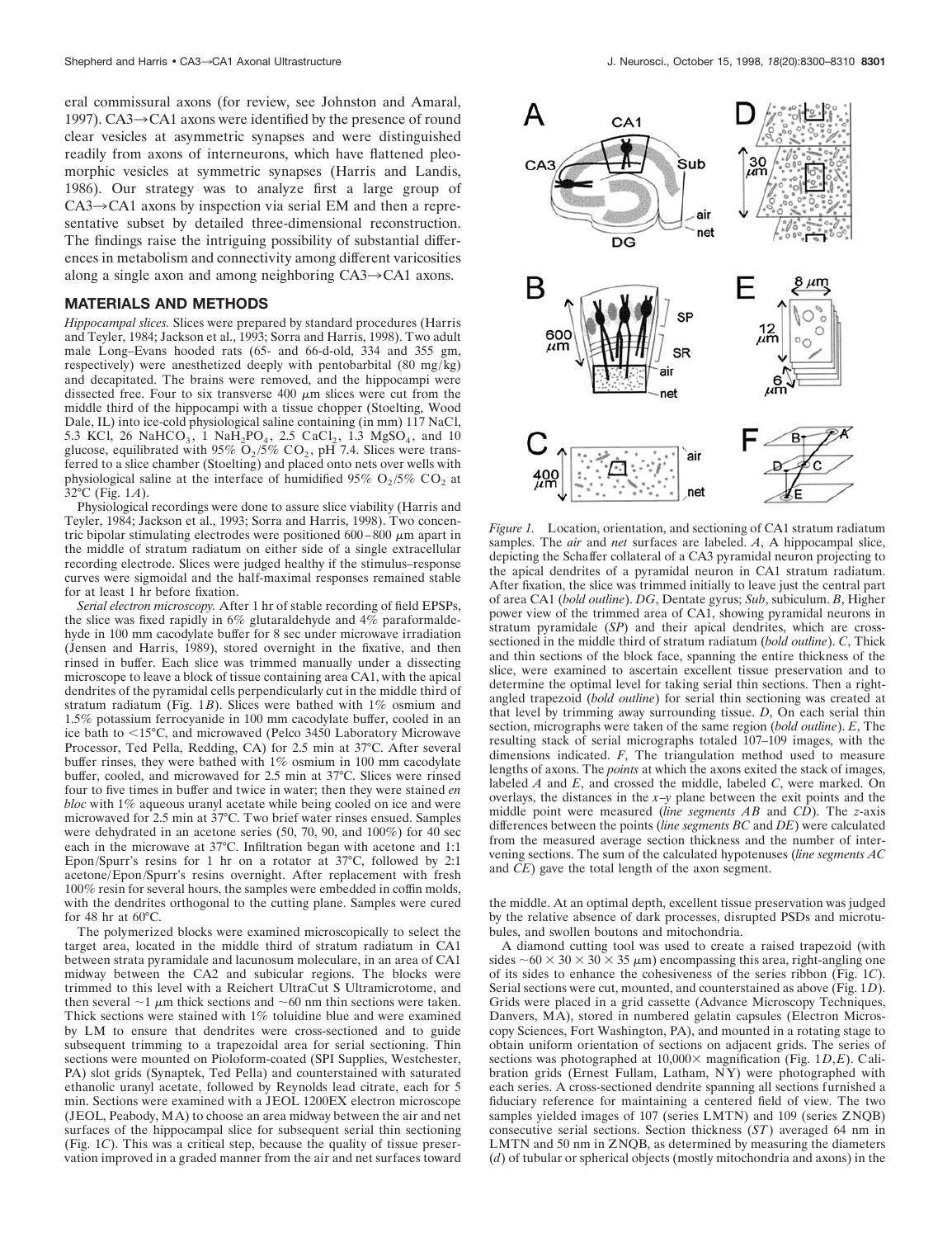

*Figure 2.* Ultrastructural features of CA3 varicosities and axons in stratum radiatum of area CA1. *A*, Synaptic bouton synapsing with a dendritic spine. *B*, A dendrite with two spines receiving input from two boutons, including one MSB. The MSB contained a mitochondrion in nearby sections (data not shown). *C*, Example of an MSB, with a presynaptic mitochondrion. Inspection of adjacent sections revealed a third PSD. *D*, Several boutons, including an MSB and SSB. The MSB, but not the SSB, contained out-of-plane mitochondria. *E*, Longitudinally sectioned axon with two boutons, neither of which had additional PSDs or mitochondria in adjacent images. *F*, Longitudinally sectioned axon. A mitochondrion occupied the right, but not the left, bouton when it was examined three-dimensionally. *G*, A varicosity occupied by a single mitochondrion but not associated with PSDs or vesicles. Note that the images shown in the subsequent figures are from different axons. *den*, Dendritic shaft; *mito*, mitochondria; *MSB*, multiple-synapse bouton; *PSD*, postsynaptic density, *filled triangles* in *B* and *C*; *SSB*, single-synapse bouton; *shaft*, axonal shaft (*arrows*); *var*, axonal varicosity; *ves*, vesicles. Scale bar, 1.0 <sup>m</sup>m.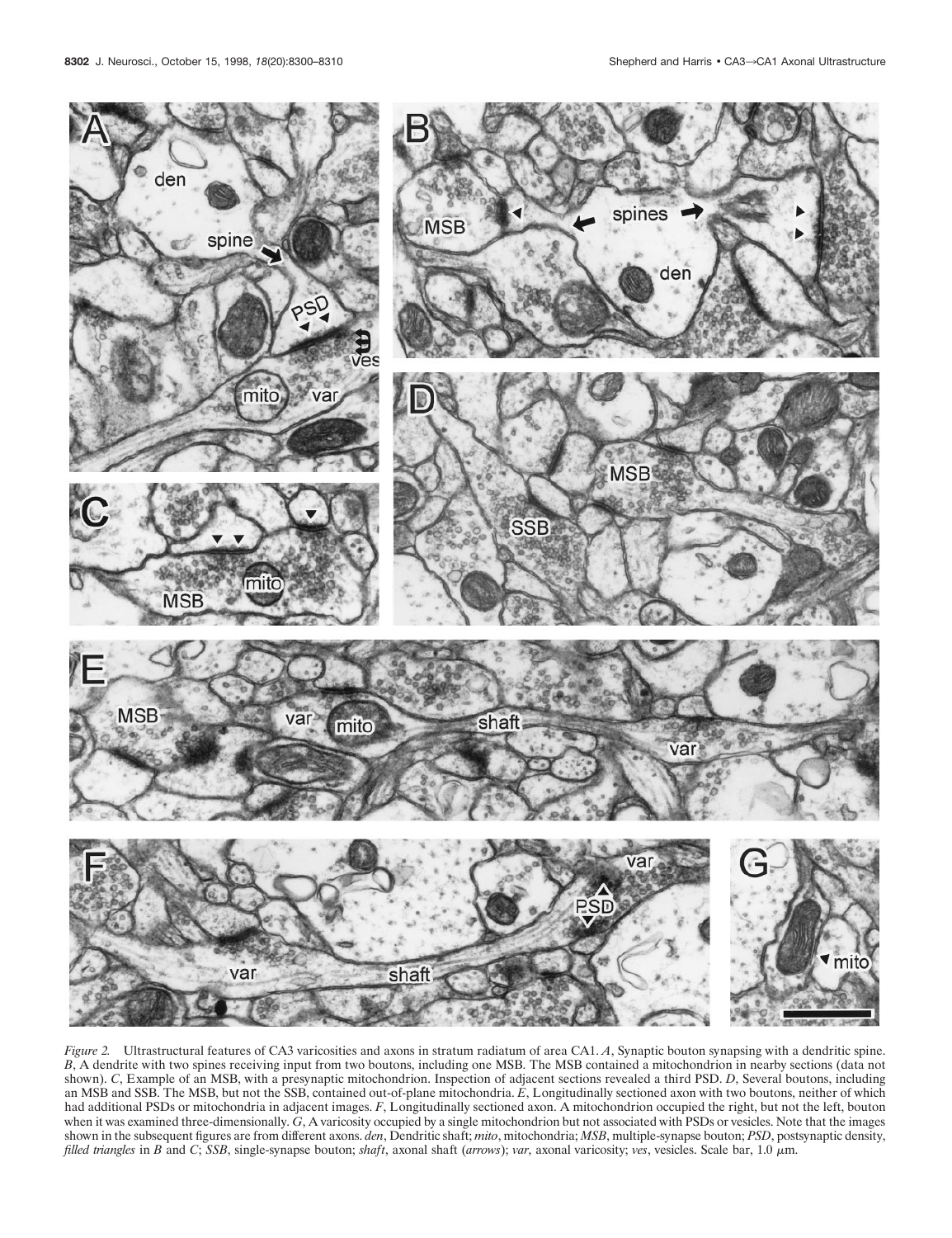## **Table 1. Three-dimensional inspective analysis of axons**

| Feature                              | Total           | Average <sup><math>a</math></sup> | Range                    |
|--------------------------------------|-----------------|-----------------------------------|--------------------------|
| Axon segment length $(n = 75)$       | $674 \mu m$     | $9.1 \pm 2.0 \,\mu m$             | $4.0 - 12.8 \mu m$       |
| Varicosities/axon segment            | 224/75          | $3.0 \pm 1.4$                     | $0 - 6$                  |
| Intervaricosity spacing              | $674 \mu m/224$ | $3.0 \mu m$                       | from 1.2 to $>7 \mu m^c$ |
| PSDs/varicosity <sup>b</sup>         | 206/189         | $1.1 \pm 0.7$                     | $0 - 4$                  |
| Mitochondria/varicosity <sup>b</sup> | 95/189          | $0.5 \pm 0.6$                     | $0 - 3$                  |
| Mitochondria/axon segment            | 95/75           | $1.3 \pm 1.0$                     | $0 - 4$                  |

<sup>a</sup>All data here and elsewhere are given as mean  $\pm$  SD. <sup>*b*</sup>Based on numbers of complete varicosities (see Results). *C*For spacings >7  $\mu$ m, the axon segment left the image stack before another varicosity was observed.

micrographs (*x–y* plane) and counting the number of sections (*n*) that they spanned (*z*-axis);  $ST = d/n$ .

*Terminology.* The following nomenclature was used to describe axonal structures. *Axon*: Entire structure containing axonal shafts and varicosities. *Axon segments*: The short ( $\sim$ 10  $\mu$ m) lengths of axons within the serial EM image stacks. *Axonal shafts*: Relatively straight, tubular, narrow-diameter portions of the axon, containing one to several microtubules and occasional small membranous organelles. *Axonal varicosities*: Any swelling of the axon exceeding the typical variation in diameter of the adjacent axonal shafts by more than  $\sim$ 50%. The presence, but not the absence, of PSDs, vesicles, or mitochondria was used as supportive evidence to identify varicosities. *Synaptic bouton*: A varicosity with synaptic vesicles and one or more PSDs. A *single-synapse bouton* (SSB) is associated with one PSD, and a *multiple-synapse bouton* (MSB) is associated with two or more PSDs. *Postsynaptic density* (PSD): Osmiophilic sites on dendritic spines or shafts, closely apposed to the synaptic bouton.

*Inspective analysis.* A large set of axons was analyzed by visual inspection, recording the presence or absence of components and the lengths of the axon segments through serial sections. On a section in the middle of the stack (section number 55), the centrally situated axons were identified and labeled for analysis. Axons were examined along their lengths within the stack of serial images. For each axon segment the number of varicosities was counted, noting for each varicosity whether it was a "complete" varicosity flanked on both sides by axonal shafts or a "partial" varicosity crossing the margin of the image stack. Each complete varicosity was scored for its numbers of PSDs and mitochondria and the presence or absence of vesicles.

*Triangulation method for axon length measurement.* Because the axon segments followed fairly straight trajectories on the  $\sim$ 10  $\mu$ m scale of the image stack, their lengths were measured by a simplified method (Fig. 1*F*). For each axon segment the *x–y* positions of the upper and lower points of exit from the image stack and the *x–y* position on a middle section (section 55) were marked on a transparent overlay. On the overlay the distances from the two exit points to the middle position were measured. The number of sections spanned times the average section thickness gave the *z*-axis distance between the points. By calculating the lengths of the two hypotenuses connecting each exit point with the middle position, the total axon segment length was obtained as the sum of those two line segments. The degree to which this method approximated the true distance was gauged by comparison to the section-bysection measurements with digital reconstruction (see below). Values obtained by the triangulation method were 99  $\pm$  7% (mean  $\pm$  SD, *n* =

**Table 2. Varicosities tabulated by content of PSDs and mitochondria**

11) of the lengths measured by reconstruction, validating the assumption of axonal straightness and the use of this method for these axons.

*Digital reconstructive analysis.* Eleven of the 75 axons were chosen for detailed three-dimensional reconstruction (eight from series LMTN and three from series ZNQB). The selection was aimed at demonstrating the varieties of varicosities and combinations of PSDs, vesicles, and mitochondria; the dimensions of the components were *not* used as selection criteria. Digitally scanned images of the micrographs were aligned in two stages, using IGL Trace software developed by John Fiala (Children's Hospital Image Graphics Laboratory, Boston, MA). After gross registration of the entire stack of full-field images, subfields with the areas of interest were finely aligned to create a stack of images for each axon. Alignments performed in this manner were precise and efficient, and no images were lost because of poor alignment. Contours of individual axonal shafts, varicosities, PSDs, and mitochondria were traced digitally, and vesicle positions were marked. Lengths of axon segments, shafts, and varicosities were measured directly by summing the line segments between numerous points along the middle of axons throughout their length. The volumes, areas, and total numbers of structures were computed. Contours were displayed three-dimensionally (3D Studio Max 2, Kinetix, San Francisco, CA) without moving, editing, or otherwise altering any data points. Axons, PSDs, vesicles, and mitochondria were rendered with smooth surfaces that were textured and colored to make them more distinguishable.

# **RESULTS**

#### **Inspective three-dimensional analysis of axons via serial EM**

The ultrastructural features of axonal shafts and varicosities in stratum radiatum (Fig. 2) were as previously described (Westrum and Blackstad, 1962; Harris and Stevens, 1989; Sorra and Harris, 1993). To quantify the three-dimensional characteristics of  $CA3 \rightarrow CA1$  axons, we first inspected a large number of axons for the presence or absence of features, because this is much faster than detailed three-dimensional reconstruction.

#### *Axon segments*

Seventy-five axons were analyzed in serial sections (50 from set LMTN and 25 from ZNOB). All but three  $(\sim 2\%)$  could be

|                        |                     | Number of PSDs |     |     |          |          |              |                      |
|------------------------|---------------------|----------------|-----|-----|----------|----------|--------------|----------------------|
|                        |                     | Zero           | One | Two | Three    | Four     | <b>Total</b> | Varicosities $(\% )$ |
|                        | Zero                | 4              | 82  | 14  |          | $-$      | 101          | 53                   |
| Number of mitochondria | One                 | 20             | 44  | 14  |          |          | 82           | 43                   |
|                        | Two                 |                |     |     | -        | -        | 5            | $\sim$ 3             |
|                        | Three               |                |     | -   |          | -        |              | $<$ 1                |
|                        | <b>Total</b>        | 25             | 129 | 29  |          |          | 189          |                      |
|                        | Varicosities $(\%)$ | 13             | 68  | 15  | $\sim$ 3 | $<$ 1    |              | 100                  |
|                        | $PSDs^{a}$ (%)      |                | 63  | 28  |          | $\sim$ 2 |              |                      |

*a* The last line gives the numbers of PSDs expressed as a percentage of all PSDs. All other values are expressed as total numbers or percentages of all varicosities.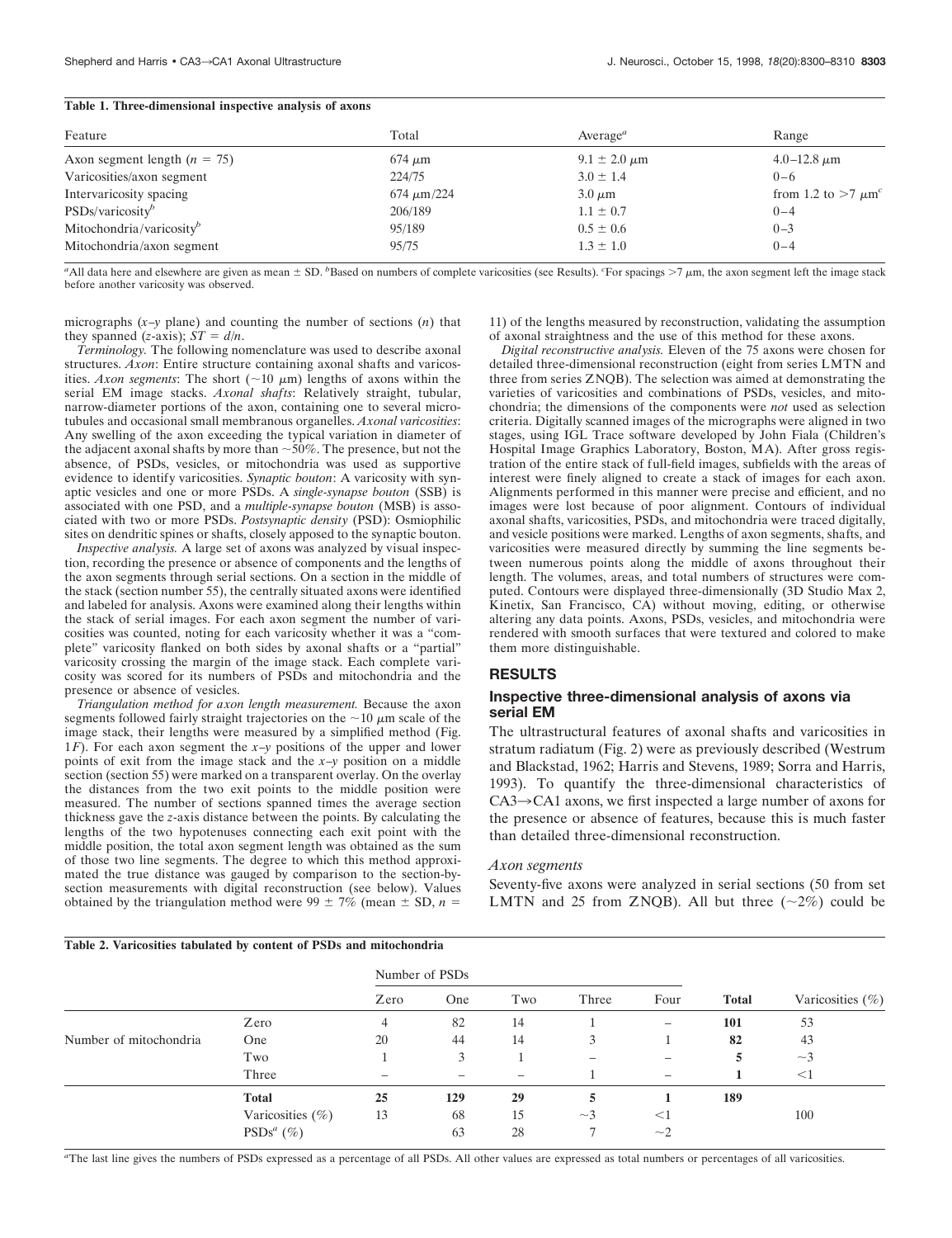followed without difficulty until both ends coursed past the margins of the image stack. The axons followed fairly straight paths, traveling in diverse directions rather than in parallel or in fascicles. The average length of axon segments determined by the triangulation method (see Materials and Methods, Inspective Analysis) was  $9.1 \pm 2.0 \mu m$  (mean  $\pm$  SD), totaling 674  $\mu$ m (Table 1). No definite axonal bifurcations or terminations were seen in these short segments, in accord with previous EM (Westrum and Blackstad, 1962) and LM observations (Ishizuka et al., 1990; Sorra and Harris, 1993; Li et al., 1994).

# *Axonal varicosities*

A total of 224 varicosities were identified. Because the total axonal length was 674  $\mu$ m, varicosities were *on average* spaced every 3.0  $\mu$ m along the axons (Table 1). However, the actual spacing of varicosities in individual axon segments varied greatly, with the individual axon segments bearing from zero to six varicosities, with a mean of three. Thirty-five (16%) of the varicosities were visualized only partially because they traversed the image stack margins, and so their components were not analyzed further. The remaining 189 fully visualized varicosities were examined for their composition of PSDs, vesicles, and mitochondria.

#### *PSDs*

A total of 206 PSDs were identified (Table 1). The number of PSDs per varicosity ranged from 0 to 4, with an average of 1.1  $\pm$ 0.7. The average number of PSDs per synaptic bouton (varicosity with  $\geq$ 1 PSD) was 1.3  $\pm$  0.5. Of the varicosities, 13% had no PSDs, 68% were SSBs, and 19% were MSBs (Table 2). The MSBs included 15% 2-PSD,  $\sim$ 3% 3-PSD, and  $\lt$ 1% 4-PSD boutons. As a percentage of all PSDs, 62% of the PSDs were on SSBs, and the remaining 38% of PSDs occurred on MSBs, mostly in 2-PSD combinations. Twenty (10%) of the PSDs were in spines with dark cytoplasm, at least some of which probably were caused by distal transection of dendrites during slice preparation.

#### *Mitochondria*

The 95 mitochondria found in these axons were distributed unevenly among varicosities and axons (Tables 1, 2). Approximately one-half (53%) of the varicosities (and 59% of the synaptic boutons) were devoid of mitochondria, nearly one-half (44%) of the varicosities were occupied by a single mitochondrion, and a small number contained two or three mitochondria. In individual axon segments, mitochondria varied in abundance from zero to four (Table 1), occupying as few as zero of four to as many as four of four varicosities.

# *PSD–mitochondria combinations*

Overall, there was one mitochondrion per two PSDs. Table 2 summarizes the distribution of PSDs and mitochondria in varicosities. Thirteen different combinations occurred. Most often, a varicosity had no mitochondrion and a single PSD (43%) or had one mitochondrion associated with one PSD (24%).

#### *Nonvesicular and non-PSD varicosities*

Thirteen percent of the varicosities had no associated PSDs. Most of these (11%) contained one or (rarely) two mitochondria, either with (3%) or without (8%) vesicles. The remaining few 0-PSD varicosities included three axonal swellings devoid of PSDs, vesicles, or mitochondria. Most varicosities (90%) contained vesicles, and a few (4%) contained vesicles without associated PSDs.

| Table 3. Three-dimensional reconstructive analysis of axons |  |  |
|-------------------------------------------------------------|--|--|
|                                                             |  |  |

| Feature                        | Total | Average <sup><math>a</math></sup> | Range                            |
|--------------------------------|-------|-----------------------------------|----------------------------------|
| Axon segments                  | 11    | $9.7 \pm 2.5 \mu m$               | $5.5 \pm 13.7 \,\mu m$           |
| Axonal shafts:                 | 46    |                                   |                                  |
| Length                         |       | $1.36 \pm 1.16 \,\mu m$           | $0.06 - 4.04 \mu m$              |
| Volume                         |       | $0.032 \pm 0.038 \ \mu m^3$       | 0.002-0.194 $\mu$ m <sup>3</sup> |
| Diameter                       |       | $0.17 \pm 0.04 \mu m$             | $0.11 - 0.30 \mu m$              |
| Axonal varicosities:           | 41    |                                   |                                  |
| Length                         |       | $1.09 \pm 0.68 \mu m$             | $0.28 - 2.97 \mu m$              |
| Volume                         |       | $0.125 \pm 0.144 \ \mu m^3$       | $0.011 - 0.572 \mu m^3$          |
| Diameter                       |       | $0.40 \pm 0.13 \mu m$             | $0.19 - 0.69 \mu m$              |
| PSD areas                      | 42    | $0.026 \pm 0.026 \ \mu m^2$       | 0.005–141 $\mu$ m <sup>2</sup>   |
| Vesicles (per varicosity) 5454 |       | $156 \pm 173$                     | $1 - 688$                        |
| Mitochondrial volumes          | 18    | $0.024 \pm 0.014 \ \mu m^3$       | $0.006 - 0.053 \mu m^3$          |

 $a$ All data here and elsewhere are given as mean  $\pm$  SD.

# *Comparison of data sets from two different slices*

There were no statistically significant differences ( $p > 0.5$ ) between sets LMTN and ZNQB for the main results, including axon segment length, varicosity number per axon, and the varicosity spacing along axons. The varicosity subgroups were also strikingly alike (LMTN vs ZNQB): 1-PSD, 68 versus 69%; 2-PSD, 15 versus 17%; 0-mitochondria, 53 versus 54%; 1-mitochondrion, 44 versus 42%; 1-PSD/0-mitochondrion, 42 versus 46%; 1-PSD/1-mitochondrion, 25 versus 22%. Therefore, the data were pooled for the foregoing analyses.

# **Digital three-dimensional reconstructive analysis**

Eleven axons were selected to demonstrate the range of ultrastructural features among axonal shafts and varicosities and to measure the dimensions of axons and their components. The only selection criterion was that the set should include representative examples of the different features and combinations of components found in the inspective analysis. This led to a slight overrepresentation of MSBs and axons with below-average varicosity spacing, because we wanted to show the range of axonal features rather than just the most prevalent ones. However, the *dimensions* of axonal components were not used to select axons, permitting a quantitative analysis of dimensions in this part of the study. The main results are shown in Table 3, and the reconstructed images of the axonal membrane contours and components are shown in Figures 3-5.

#### *Axonal shafts*

Shafts varied little in diameter but considerably in length (Table 3). The average diameter of 0.17  $\pm$  0.04  $\mu$ m was obtained by measuring each shaft in several places on digitally scanned images of the reconstructed axons (Fig. 4). Shaft diameters were alternatively calculated to be 0.16  $\pm$  0.04  $\mu$ m by assuming that the shafts were isodiametric tubes (a reasonable assumption given the relationship shown in Fig. 6) and deriving the diameter from the measured length and volume. The linearity of the length– volume relationship ( $r = 0.78$ ;  $p < 0.0001$ ; Fig. 6, *filled circles*) indicates that the shaft diameters were indeed tubular and independent of length.

#### *Axonal varicosities*

Most of the reconstructed varicosities appeared oblong and tubular, although the smallest were more spherical (Figs. 4, 5). Con-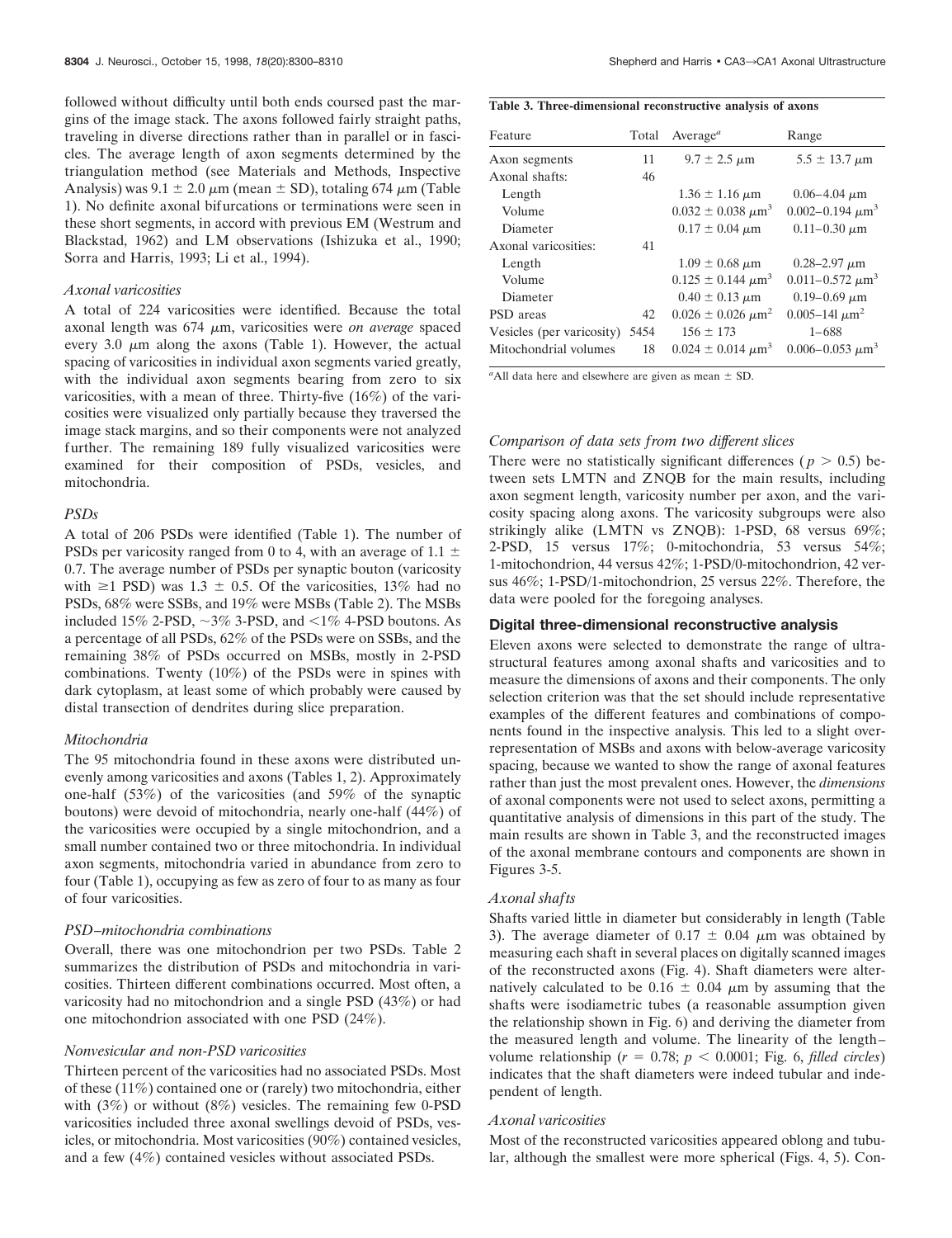

*Figure 3. Left*, Full-field view of a representative micrograph from the stack of images used for three-dimensional reconstructions. The shaft and two varicosities (*var*) of an axon are indicated. *Right*, Eight reconstructed axons from series LMTN, at the same scale as the micrograph. Some axons extend beyond the area of the micrograph because of the three-dimensional perspective. The axons travel in many different directions, rather than parallel to each other. Scale bar,  $1.0 \mu m$ .

sistent with this, the length–volume relationship for varicosities was also linear (Fig. 6, *open circles*). Direct measurement gave an average varicosity diameter of 0.40  $\pm$  0.13  $\mu$ m. By comparison, the calculated diameter derived from length and volume was  $0.33 \pm 0.10$  µm. The smaller value agrees with the observation that, although varicosities are more tubular than spherical, they are also oblong and irregular. The varicosities constituted 44% of the total length of the axon segments and 80% of the total volume. Varicosities tended to arise eccentrically from the axonal shafts, which often were aligned along a common axis, as if microtubules ran straight throughout the entire structure.

#### *Organelles*

PSD areas and the number of vesicles per bouton varied widely (Table 3) but were closely correlated  $(r = 0.96; p < 0.0001)$ , consistent with previous observations (Harris and Stevens, 1988, 1989; Pierce and Mendell, 1993; Harris and Sultan, 1995). Varicosity volumes also correlated well with both PSD area  $(r = 0.88;$  $p < 0.0001$ ) and vesicle number ( $r = 0.86$ ;  $p < 0.0001$ ). Mitochondrial volumes also scaled with varicosity size  $(r = 0.80; p <$ 0.0001), vesicle number  $(r = 0.74; p < 0.005)$ , and PSD area  $(r = 0.0001)$  $0.74$ ;  $p < 0.01$ ).

The extra or "obligatory" cytoplasmic volume (Sasaki-Sherrington et al., 1984) around vesicles or mitochondria was assessed in varicosities containing *either* vesicles or mitochondria. Total vesicle volume was estimated from the total vesicle number and an assumed 28 pl per vesicle (Harris and Sultan, 1995). Vesicles had a 25-fold obligatory volume, whereas that of mitochondria was 2.4-fold, comparable to mitochondria in dendritic varicosities of amacrine cells (Sasaki-Sherrington et al., 1984). The higher value for vesicles may reflect vesicle-associated proteins and the presence of smooth endoplasmic reticulum. Complete analysis of obligatory volumes would entail the measurement of microtubule and smooth endoplasmic reticulum dimensions, beyond the scope of this study.

# *Spacing of PSDs and mitochondria*

Edge-to-edge distances between adjacent PSDs were measured, recognizing that the sample was small and intentionally skewed to include relatively many varicosities and MSBs per axon. The average distance was  $1.91 \pm 1.27 \mu m$  (*n* = 31; range, 0.26–4.83)  $\mu$ m). PSDs sharing the same varicosity were typically hundreds of nanometers apart (0.74  $\pm$  0.41  $\mu$ m; range, 0.26–1.54  $\mu$ m; *n* = 8) but could be as close to PSDs on another varicosity as to each other. The average distance between PSDs on SSBs was higher  $(2.32 \pm 1.21 \mu m; \text{range}, 0.56-4.83 \mu m; n = 23).$ 

The edge-to-edge distance between mitochondria was  $2.35 \pm$ 1.83  $\mu$ m ( $n = 7$ ). When the distances between mitochondria and the ends of axons also were included (i.e., mitochondria were assumed to lie just beyond the stack margins), the value was 3.33  $\pm$  2.39  $\mu$ m (*n* = 28; range, 0.60–9.83  $\mu$ m).

The edge-to-edge distances between PSDs and mitochondria were  $0.88 \pm 0.74 \mu m$  ( $n = 27$ ; range, 0.18–3.01  $\mu$ m), consistent with an inter-PSD distance of  $\sim$ 2  $\mu$ m and a 2:1 PSD-tomitochondria ratio. Higher values were obtained if ambiguously situated PSDs (closer to the end of the axon segment than to a mitochondrion) were included. This was done by using two extreme interpretations of their PSD-to-mitochondrion distances,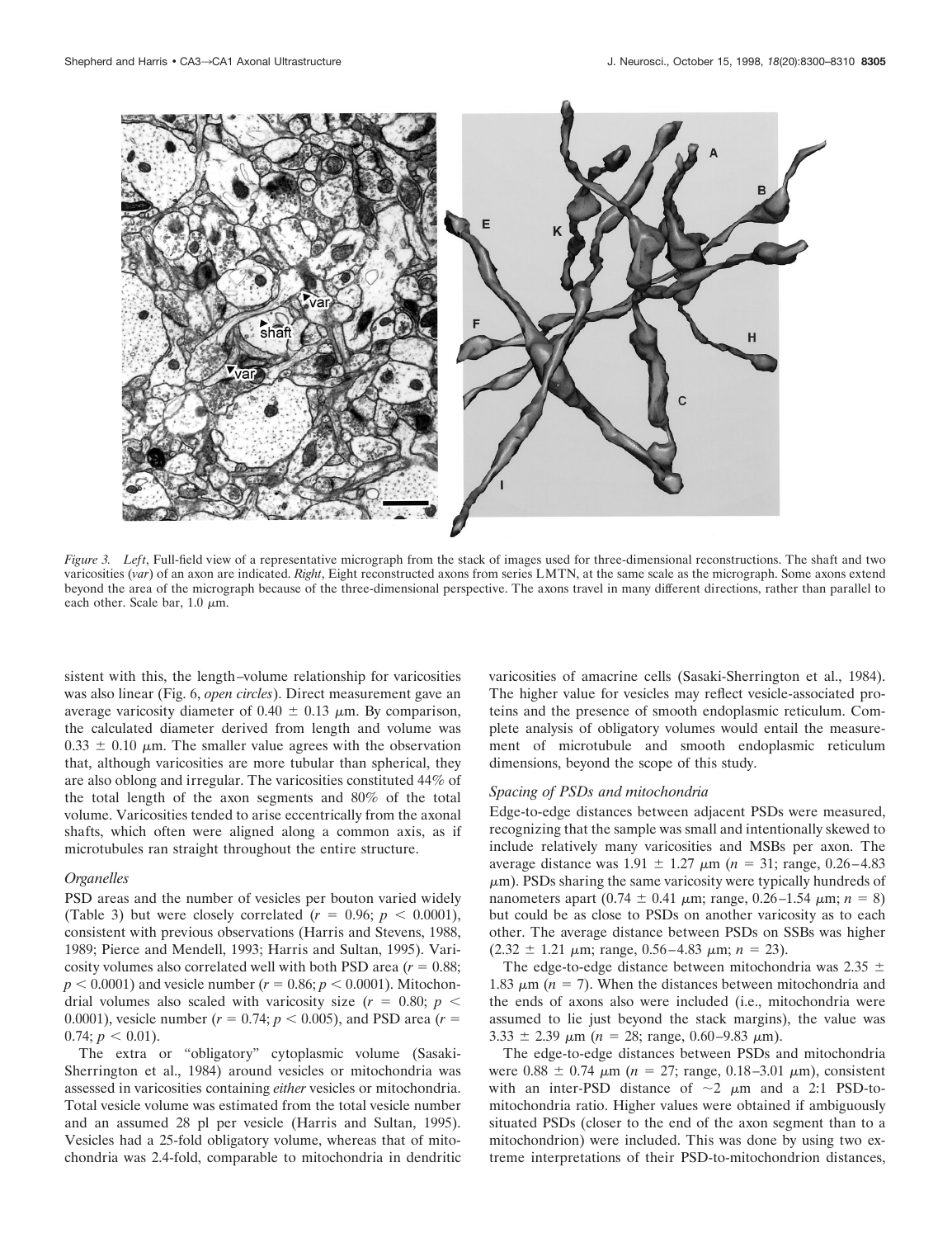

*Figure 4.* The membrane contours for 11 reconstructed axon segments, labeled *A–K*, including eight from series LMTN and three from ZNQB. Axon segments were rotated from their various native positions, as seen in Figure 3, into uniform orientation.

either as equivalent to the PSD-to-end distance (1.04  $\pm$  0.89  $\mu$ m; maximum, 3.66  $\mu$ m; *n* = 42) or to the distance to the nearest observed mitochondrion (2.10  $\pm$  2.08  $\mu$ m; maximum, 7.30  $\mu$ m). Thus, mitochondria and PSDs were  $1-1.5 \mu m$  apart on average, but distances of 4  $\mu$ m or more were possible.

# **DISCUSSION**

In analyzing the three-dimensional structure of  $CA3 \rightarrow CA1$ axonal shafts and varicosities, we have confirmed and extended the descriptions of Westrum and Blackstad (1962). These axons are complex. Neither varicosities nor synapses were spaced uniformly along the axons. Individual varicosities were associated with 0–4 PSDs, indicating that connectivity can be quite variable even at this level. The dimensions of axonal varicosities and shafts suggest that they could form a series of biochemical compartments. Vesicle numbers varied several hundred-fold. Mitochondria were distributed unevenly among varicosities. A surprising finding was that  $>50\%$  of varicosities lacked mitochondria.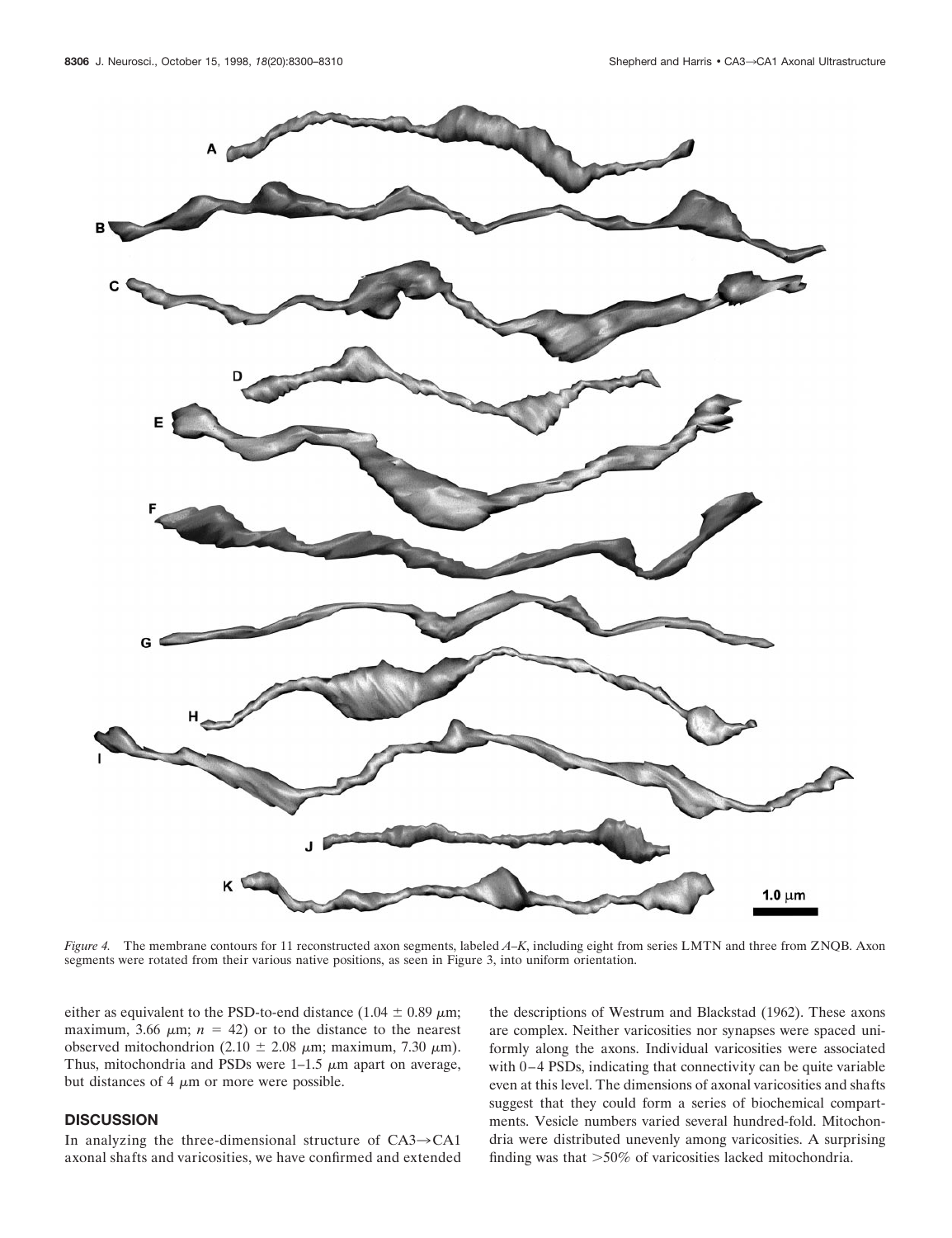

*Figure 5.* The PSDs (*red*), vesicles, and mitochondria (*speckled*, *light blue*) for the same set of 11 reconstructed axon segments that are shown in Figure 4. When they are photocopied, PSDs appear relatively smooth and black, whereas mitochondria are speckled and lighter.

## **Possible artifacts**

## *Shrinkage*

Measurements made in fixed and dehydrated tissue are subject to uncertainties regarding tissue shrinkage and distortion. Here, measurements are presented *without* correction for shrinkage, because the magnitude of the effect is unknown and may vary for different preparations and in different tissue planes (Harris, 1994; Trommald et al., 1995). We did, however, calculate the possible impact of 10–25% shrinkage. The frequencies and ratios of varicosity components would not be affected by shrinkage. Measurements of length, area, and volume would be increased proportionally. The only subsequent value that depended on any of these measurements was the estimate of synaptic spacing, the significance of which is discussed below.

#### *Identification*

Varicosities were broadly defined both by their dimensions and components. Most were easily discerned by their shape alone, and, in addition, >98% had PSDs, vesicles, or mitochondria. Tiny synaptic boutons, which might have been mistaken for axonal shafts by LM, were detected by the presence of at least one vesicle and a PSD.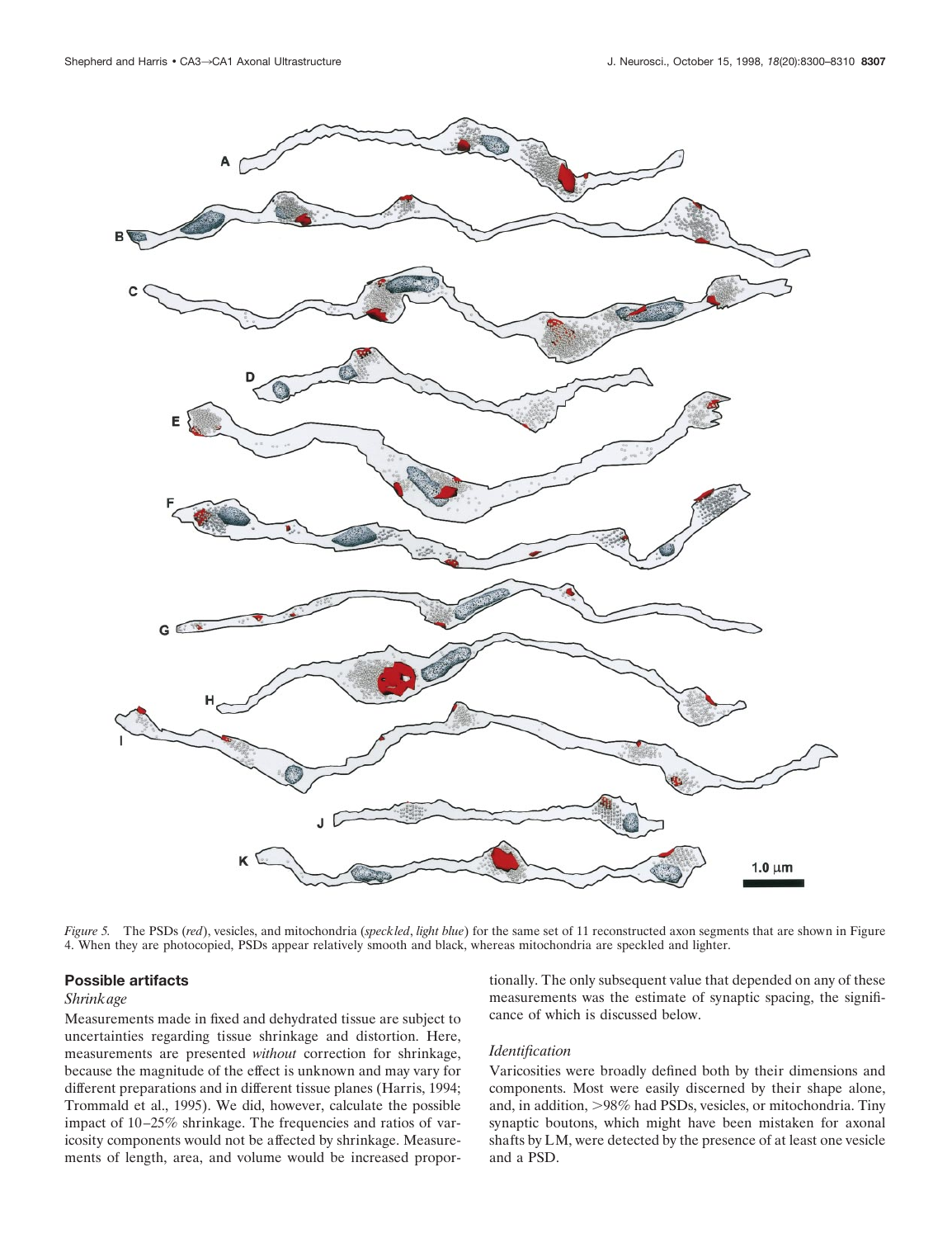

*Figure 6.* Graph of measured lengths versus volumes for axonal shafts ( *filled circles*) and varicosities (*open circles*). The *dotted line* represents the theoretical length–volume relationship for spherical varicosities; i.e., volume =  $(4/3)$   $\pi$   $r^3$ , where  $r =$  (varicosity length)/2. Both shafts and varicosities are essentially tubular.

#### *Slice preparation*

The widespread experimental use of hippocampal slices makes the present analysis especially pertinent. A significant potential difference between healthy slices and perfusion-fixed hippocampus is that slices can have more synapses, which occur on existing synaptic boutons and result in more MSBs (Sorra et al., 1995; Sorra, 1996) (see also Woolley et al., 1996). Thus, the intervaricosity spacing is unlikely to be altered in slices, but the synaptic spacing might be closer than in perfusion-fixed brain. In an earlier three-dimensional study of seven presynaptic boutons from perfusion-fixed hippocampi (Harris and Sultan, 1995), three had no mitochondria. Thus, the absence of mitochondria from approximately one-half of the synaptic boutons is not unique to the slice preparation.

# **Implications for synaptic connectivity**

Determining synaptic spacing along CA3 axons is essential for understanding  $CA3 \rightarrow CA1$  connectivity. Previously, synaptic spacing has been inferred from intervaricosity spacing. Andersen (1975) described an intervaricosity distance of  $3-5 \mu m$  in an early serial EM analysis. Subsequent estimates have relied on counting varicosities by LM and assuming each to have 1–1.5 synapses, yielding intersynaptic spacings of  $7 \mu m$  (Ishizuka et al., 1990), 4.3–6.0  $\mu$ m (assuming 0–40% shrinkage; Sik et al., 1993), 4.4  $\mu$ m (Li et al., 1994), and from  $3.6 \pm 0.6$  to  $4.5 \pm 0.8$   $\mu$ m (Andersen et al., 1994). Here, the intervaricosity spacing averaged 3.0  $\mu$ m, and the intersynaptic spacing, based on the observed PSD frequency, was calculated as 2.7  $\mu$ m. Allowance for up to 25% possible shrinkage would increase the intersynaptic distance to 3.4  $\mu$ m. The closer spacing detected by serial EM likely results from synapses being discerned on narrow varicosities that would have eluded detection by LM. The total number of synapses made by a single CA3 axon in the ipsilateral area CA1 can be extrapolated by multiplying synaptic spacing by the total axonal length

(Andersen et al., 1994; Li et al., 1994), giving 20,000–30,000 total synapses.

This value is a good working estimate for  $CA3 \rightarrow CA1$  divergence in connectivity. It belies, however, the extreme heterogeneity in synaptic spacing and fails to capture the likely convergence in connectivity between many pairs of CA3 and CA1 cells (Harris, 1995). The edge-to-edge spacing of PSDs varied  $>20$ fold (ranging from 0.3 to  $>7 \mu$ m). A large fraction of the PSDs  $(\sim 40\%)$  occurred together in groups of two to four on individual boutons (MSBs). Synapses on MSBs are known to arise from the same or different CA1 pyramidal cells (Sorra and Harris, 1993). Thus, it will be fruitful to explore convergence in  $CA3 \rightarrow CA1$ connectivity at the level of identified cell pairs.

# **Biophysical implications**

The three-dimensional data on varicosity-rich CA3 axons will be ideally suited for biophysical modeling of electrical and diffusion properties once the quantities and distributions of ion channels, pumps, buffers, and other molecules are known. Models of action potential propagation along other varicosity-rich axons exhibit frequent conduction blocks and branch-point failures (Lüscher and Shiner, 1990), which render downstream boutons functionally silent. Determining whether the size and spacing of CA3 axonal varicosities are sufficient to cause conduction blocks will have important functional importance for  $CA3 \rightarrow CA1$  connectivity. The structural variation in the CA3 axons also has significant consequences for diffusion properties. By analogy with dendritic spine necks, axonal shafts could serve to isolate axonal varicosities biochemically (Harris and Stevens, 1989; Koch and Zador, 1993; Zador and Koch, 1994; Shepherd, 1996). Furthermore, diffusion within a varicosity could be nonuniform because varicosities are oblong or tubular and often irregularly shaped. Thus, in addition to the compartmentalization afforded by the narrow axonal shafts, there may be subcompartments within varicosities, which could be of particular importance for synaptic specificity at MSBs.

#### **Mitochondria and synaptic metabolism**

Mitochondria in axons were distributed unevenly, as they were elsewhere in the CA1 neuropil (Nafstad and Blackstad, 1966). Indeed, mitochondria occurred in  $\leq 50\%$  of synaptic boutons. This finding raises several questions regarding energy use and calcium regulation, especially during synaptic activation.

ATP provides the energy to maintain the resting potential and fuels synaptic vesicle cycling (Südhof, 1995). How do varicosities without mitochondria obtain ATP? One source of ATP is through diffusion along the axon from mitochondria in other varicosities. If diffusion is fast, then the ATP concentration will be sustained; if slow, it will diminish with distance from mitochondria. Even if diffusion is normally fast, states of high demand, such as epileptic activity and anoxia, might deplete ATP at critical distances from mitochondria. Alternative sources of ATP might include glycolysis or active transport from neighboring axons, dendrites, or glia (Magistretti and Pellerin, 1996; Wu et al., 1997).

Mitochondrial enzymes are highest in brain regions with high activity (Wong-Riley, 1989; Snodderly and Gur, 1995; Magistretti and Pellerin, 1996). Mitochondrial volume and oxidative activity are greater in the more active tonic than in the less active phasic crayfish motor neurons (Nguyen et al., 1997). Moreover, stimulating the phasic axons increases their mitochondrial oxidative competence (Nguyen and Atwood, 1994). Do mitochondria in  $CA3 \rightarrow CA1$  axons also change with the level of presynaptic ac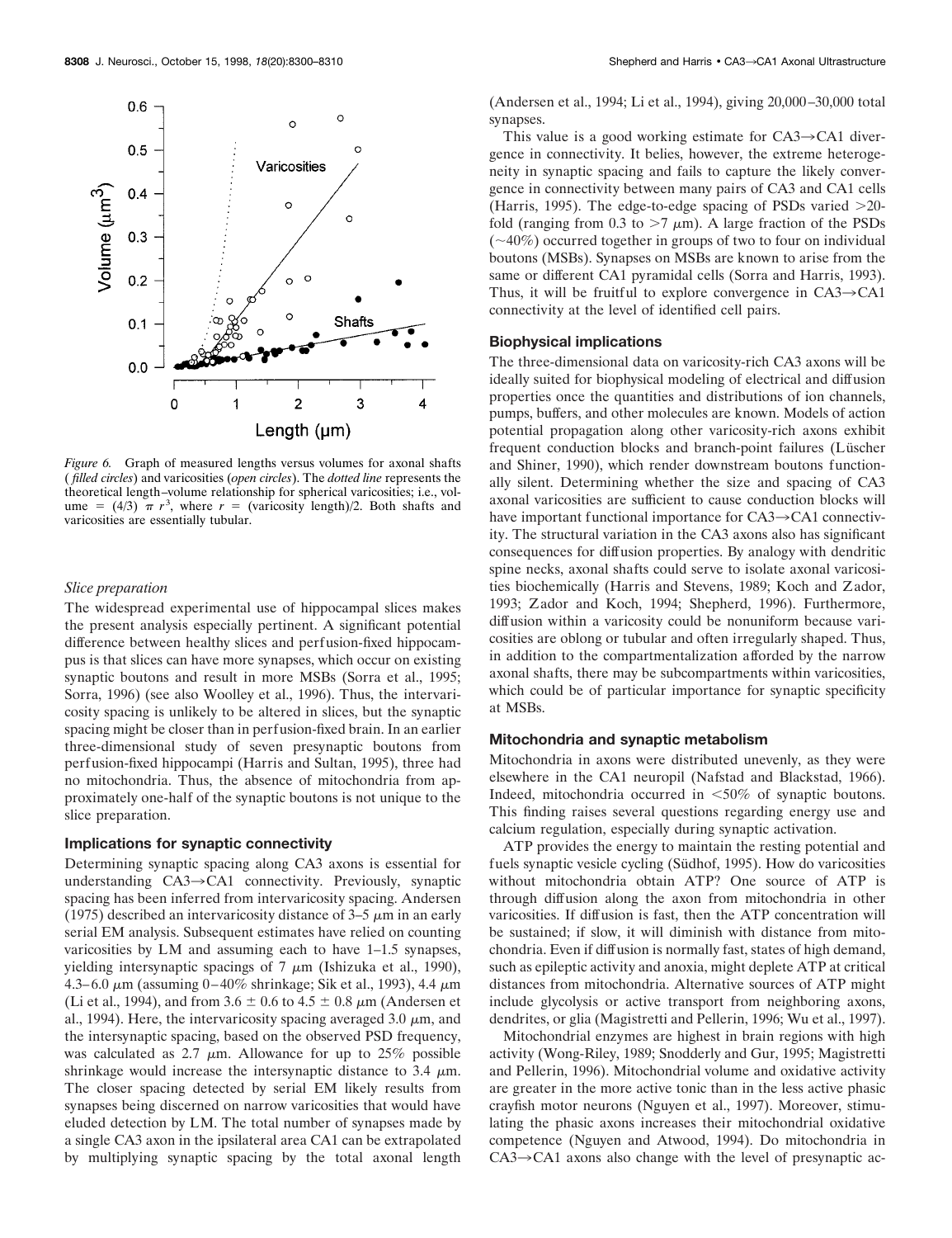tivity, consistent with the correlations between mitochondria and varicosity size, vesicle content and PSD number?

Do mitochondria travel to sites of high metabolic demand along CA3 axons, as occurs in other axons and intracellular compartments (Fawcett, 1981; Morris and Hollenbeck, 1993)? Eight percent of the CA3 axonal mitochondria were solitary. Perhaps these were undergoing transport. In cultured hippocampal neurons, 20% of the axonal mitochondria are motile, although they frequently stop and change direction (Overly et al., 1996). If CA3 axonal mitochondria move at typical rates of 0.4  $\mu$ m/sec (Vale et al., 1985), then they could reach nonmitochondrial synapses on a time scale of seconds.

Mitochondria also regulate presynaptic  $Ca^{2+}$  (Alnaes and Rahamimoff, 1975). They sequester  $Ca^{2+}$  on a relatively slow time scale as compared with synaptic firing (Wang and Thayer, 1996). Without mitochondria, synapses might incur greater fluctuations in Ca<sup>2+</sup> and be more prone to Ca<sup>2+</sup>-mediated toxicity. Presynaptic mitochondria have been implicated as a basis for posttetanic potentiation (PTP) at the crayfish neuromuscular junction, sequestering  $Ca^{2+}$  during tetanic stimulation and releasing them in the post-tetanic phase (Tang and Zucker, 1997). If this also occurs at  $CA3 \rightarrow CA1$  synapses, it raises the intriguing possibility that only  $\sim$ 50% of the presynaptic boutons will exhibit PTP. Knowing the dynamics of mitochondria in  $CA3 \rightarrow CA1$ axons will be important for understanding whether their nonuniform distribution is a reliable marker of synaptic activity and plasticity.

#### **REFERENCES**

- Alnaes E, Rahamimoff R (1975) On the role of mitochondria in transmitter release from motor nerve terminals. J Physiol (Lond) 248:285–306.
- Andersen P (1975) Organization of hippocampal neurons and their interconnections. In: The hippocampus, Vol I (Isaacson RL, Pribram KH, eds), pp 155–175. New York: Plenum.
- Andersen P, Bliss TVP, Skrede KK (1971) Lamellar organization of hippocampal excitatory pathways. Exp Brain Res 13:222–238.
- Andersen P, Trommald M, Jensen V (1994) Low synaptic convergence of CA3 collaterals on CA1 pyramidal cells suggests few release sites. In: Molecular and cellular mechanisms of neurotransmitter release (Stjärne L, Greengard P, Grillner S, Hökfelt T, Ottoson D, eds), pp 341–351. New York: Raven.
- Fawcett DW (1981) The cell. Philadelphia: Saunders.
- Groves PM, Linder JC, Young SJ (1994) 5-Hydroxydopamine-labeled dopaminergic axons: three-dimensional reconstructions of axons, synapses, and postsynaptic targets in rat neostriatum. Neuroscience 58:593–604.
- Harris KM (1994) Serial electron microscopy as an alternative or complement to confocal microscopy for the study of synapses and dendritic spines in the central nervous system. In: Three-dimensional confocal microscopy: volume investigation of biological specimens (Stevens JK, Mills LR, Trogadis JE, eds), pp 421–442. San Diego: Academic.
- Harris KM (1995) How multiple-synapse boutons could preserve input specificity during an interneuronal spread of LTP. Trends Neurosci 18:365–369.
- Harris KM, Landis DMD (1986) Membrane structure at synaptic junctions in area CA1 of the rat hippocampus. Neuroscience 19:857–872.
- Harris KM, Stevens JK (1988) Dendritic spines of rat cerebellar Purkinje cells: serial electron microscopy with reference to their biophysical characteristics. J Neurosci 8:4455–4469.
- Harris KM, Stevens JK (1989) Dendritic spines of CA1 pyramidal cells in the rat hippocampus: serial electron microscopy with reference to their biophysical characteristics. J Neurosci 9:2982–2997.
- Harris KM, Sultan P (1995) Variation in the number, location, and size of synaptic vesicles provides an anatomical basis for nonuniform probability of release at hippocampal CA1 synapses. Neuropharmacology 34:1387–1395.
- Harris KM, Teyler TJ (1984) Developmental onset of long-term poten-

tiation in area CA1 of the rat hippocampus. J Physiol (Lond) 346:27–48.

- Ishizuka N, Weber J, Amaral DG (1990) Organization of intrahippocampal projections originating from CA3 pyramidal cells in the rat. J Comp Neurol 295:580–623.
- Jackson PS, Suppes T, Harris KM (1993) Stereotypical changes in the pattern and duration of long-term potentiation expressed at postnatal days 11 and 15 in the rat hippocampus. J Neurophysiol 70:1412–1419.
- Jensen FE, Harris KM (1989) Preservation of neuronal ultrastructure in hippocampal slices using rapid microwave-enhanced fixation. J Neurosci Methods 29:217–230.
- Johnston D, Amaral DG (1997) Hippocampus. In: The synaptic organization of the brain (Shepherd GM, ed), pp 417–458. New York: Oxford UP.
- Kincaid AE, Zheng T, Wilson CJ (1998) Connectivity and convergence of single corticostriatal axons. J Neurosci 18:4722–4731.
- Koch C, Zador A (1993) The function of dendritic spines: devices subserving biochemical rather than electrical compartmentalization. J Neurosci 13:413–422.
- Li X-G, Somogyi P, Ylinen A, Buzsáki G (1994) The hippocampal CA3 network: an *in vivo* intracellular labeling study. J Comp Neurol 339:181–208.
- Lüscher H-R, Shiner JS (1990) Simulation of action potential propagation in complex terminal arborizations. Biophys J 58:1389–1399.
- Magistretti PJ, Pellerin L (1996) Cellular bases of brain energy metabolism and their relevance to functional brain imaging: evidence for a prominent role of astrocytes. Cereb Cortex 6:50–61.
- Morris RL, Hollenbeck PJ (1993) The regulation of bidirectional mitochondrial transport is coordinated with axonal outgrowth. J Cell Sci 104:917–927.
- Nafstad HJ, Blackstad TW (1966) Distribution of mitochondria in pyramidal cells and boutons in hippocampal cortex. Z Zellforsch Mikrosk Anat 73:234–245.
- Nguyen PV, Atwood HL (1994) Altered impulse activity modifies synaptic physiology and mitochondria in crayfish phasic motor neurons. J Neurophysiol 72:2944–2955.
- Nguyen PV, Marin L, Atwood HL (1997) Synaptic physiology and mitochondrial function in crayfish tonic and phasic motor neurons. J Neurophysiol 78:281–294.
- Nicol MJ, Walmsley B (1991) A serial section electron microscope study of an identified Ia afferent collateral in the cat spinal cord. J Comp Neurol 314:257–277.
- Overly CC, Rieff HI, Hollenbeck PJ (1996) Organelle motility and metabolism in axons vs dendrites of cultured hippocampal neurons. J Cell Sci 109:971–980.
- Pierce JP, Mendell LM (1993) Quantitative ultrastructure of Ia boutons in the ventral horn: scaling and positional relationships. J Neurosci 13:4748–4763.
- Sasaki-Sherrington SE, Jacobs JR, Stevens JK (1984) Intracellular control of axial shape in non-uniform neurites: a serial electron microscopic analysis of organelles and microtubules in AI and AII retinal amacrine neurites. J Cell Biol 98:1279–1290.
- Shepherd GM (1996) The dendritic spine: a multifunctional integrative unit. J Neurophysiol 75:2197–2210.
- Sik A, Tamamaki N, Freund TF (1993) Complete axon arborization of a single CA3 pyramidal cell in the rat hippocampus, and its relationship with postsynaptic parvalbumin-containing interneurons. Eur J Neurosci 5:1719–1728.
- Snodderly DM, Gur M (1995) Organization of striate cortex of alert, trained monkeys (*Macaca fascicularis*): ongoing activity, stimulus selectivity, and widths of receptive field activating regions. J Neurophysiol 74:2100–2125.
- Sorra KE (1996) Synapse structure, function, and plasticity in hippocampal area CA1. PhD thesis, Harvard University.
- Sorra KE, Harris KM (1993) Occurrence and three-dimensional structure of multiple synapses between individual radiatum axons and their target pyramidal cells in hippocampal area CA1. J Neurosci 13:3736–3748.
- Sorra KE, Harris KM (1998) Stability in synapse number and size at 2hr after long-term potentiation in hippocampal area CA1. J Neurosci 18:658–671.
- Sorra KE, Allwardt BA, Harris KM (1995) Quantification of dendritic spines and synapses in rat hippocampal slices maintained for variable times *in vitro*. Soc Neurosci Abstr 21:712.6.